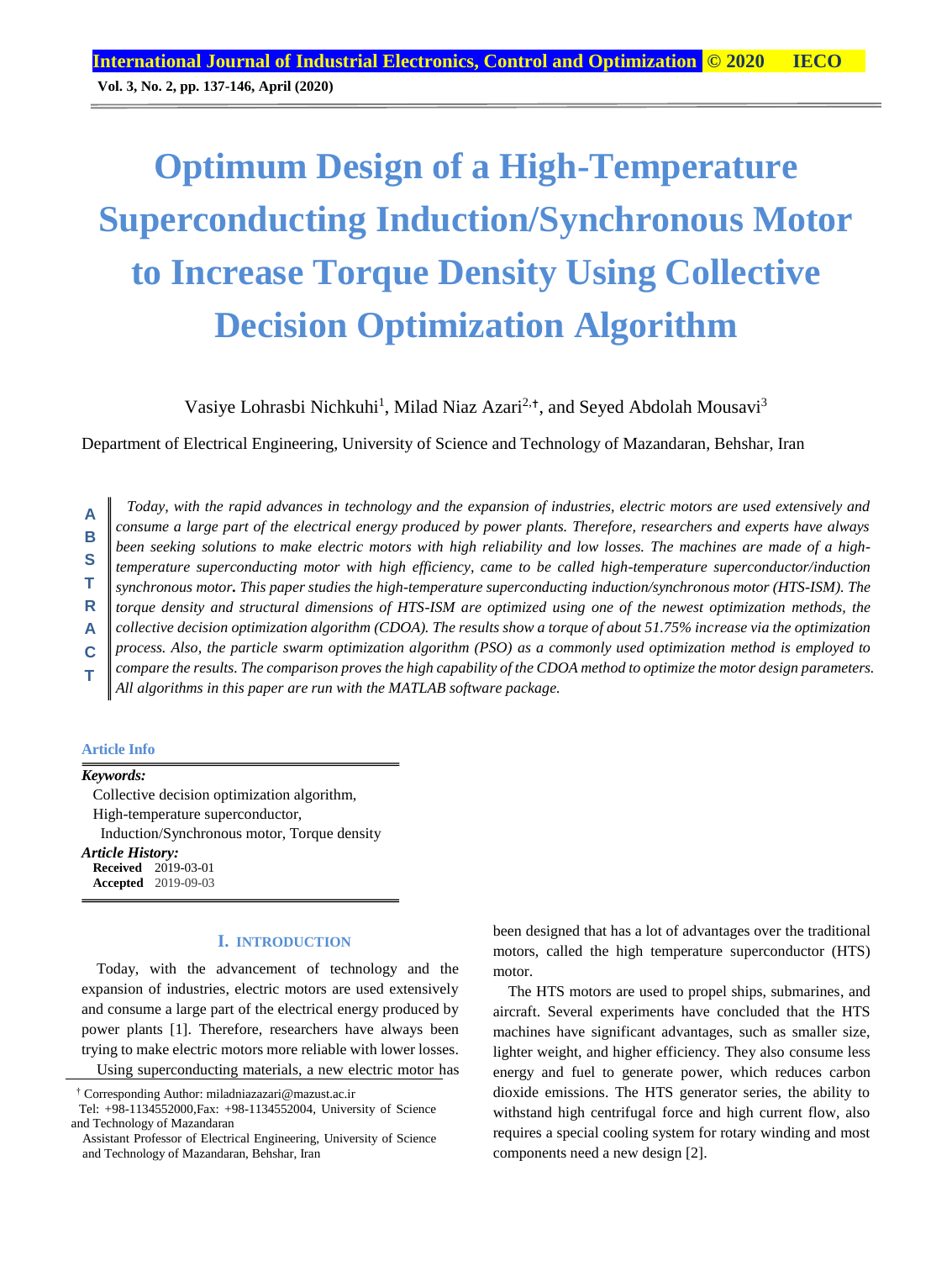In the process of presenting the paper, introduce and investigate HTS-ISM [3] and CDOA algorithm [6], then calculated optimum torque density of HTS-ISM by CDOA algorithm and present the results of the studies. These results indicate that using the superconductor in the HTS motor of the torque engine significantly increases, and the structural dimensions of the motor are reduced.

### **II. HTS-ISM**

These machines are made up of a high-temperature superconducting motor with high efficiency. These machines are called Super-Temperature and Synchronous Inductors (HTS-ISM). The first thing to do in these motors is the rotor winding (secondary)(Fig.1). The rotor and the end ring are made of superconducting material. The advantages of the HTS-ISM are (1) despite the synchronization, it works well in the event of a slipping operation, (2) the motor drive has high efficiency in steady state, (3) against overload, the state of the synchronization resists vibration mode, (4) the torque density is increased by increasing the current through the winding, and (5) autonomy stability against variable speed control with the aid of nonlinear flow mode[3].



**Fig.1.** Schematic diagram of rotor (secondary) windings. Rotor bars are located in the rotor core (silicon steel), and then short-circuited by the endrings [4]–[5].

### **III. PROBLEM DESCRIPTION**

Because of high load torque in the industry, the torque of the superconducting induction-synchronous motor like the other motors is one of the most fascinating fields of study.

The paper aim is to optimize the superconducting induction/synchronous dimensions to maximize the output torque using one of the new algorithms.

### *A. The objective function*

The HTS-ISM has a higher torque than the traditional motors. The maximum synchronous torque is based on the nonlinear electrical equivalent circuit that can be calculated by Eq [5].

$$
\tau_{sm} = \frac{P_{sm}}{2\omega/p} = \xi \frac{pole}{2} \varphi_s' I_c' \tag{1}
$$

where,  $\xi$ ,  $p$ ,  $\varphi$ <sub>s</sub>,  $I_c$ , and  $\omega$ , denote the phase number, the pole number, the air-gap trapped magnetic flux, the critical current of one phase and the angular frequency, respectively. The superscript ' denotes that the value is converted to the stator primary side. The maximum synchronous power *P*sm is also expressed in the equations. Further, the value of  $\varphi_s$  is formulated as follows:

$$
\varphi'_{s} = \frac{\sqrt{V_{1}^{2} - [\omega(l_{1} + l_{2})l_{c}^{'}]^{2}} - r_{1}l_{c}^{'}}{\omega}
$$
\n(2)

where,  $V_1$ ,  $l_1 + l_2$ , and  $r_1$  show the primary phase voltage, the total leakage inductances and the stator resistance, respectively. It should be noted that *I*c is determined by the average critical current of the  $BSCCO<sup>1</sup>$  tapes.



(b)At asynchronous speed

**Fig. 2.** Equivalent circuits of the HTS induction motor in steady-state [5].

The equivalent electrical circuit is similar to the equivalent circuit, such as the synchronous motor (Fig. 2); because the squirrel-cage winding acts as a permanent magnet due to the persistent current [5].

The following equation is used to calculate the selfinductance of the stator [8]:

$$
l_1 = \frac{4\mu_0 l_a (k_a k_{wa} N_{at})^2}{p\pi (1 - x^2)^2} D_{1p}(x)
$$
 (3)

1

<sup>1</sup>Bismuth strontium calcium copper oxide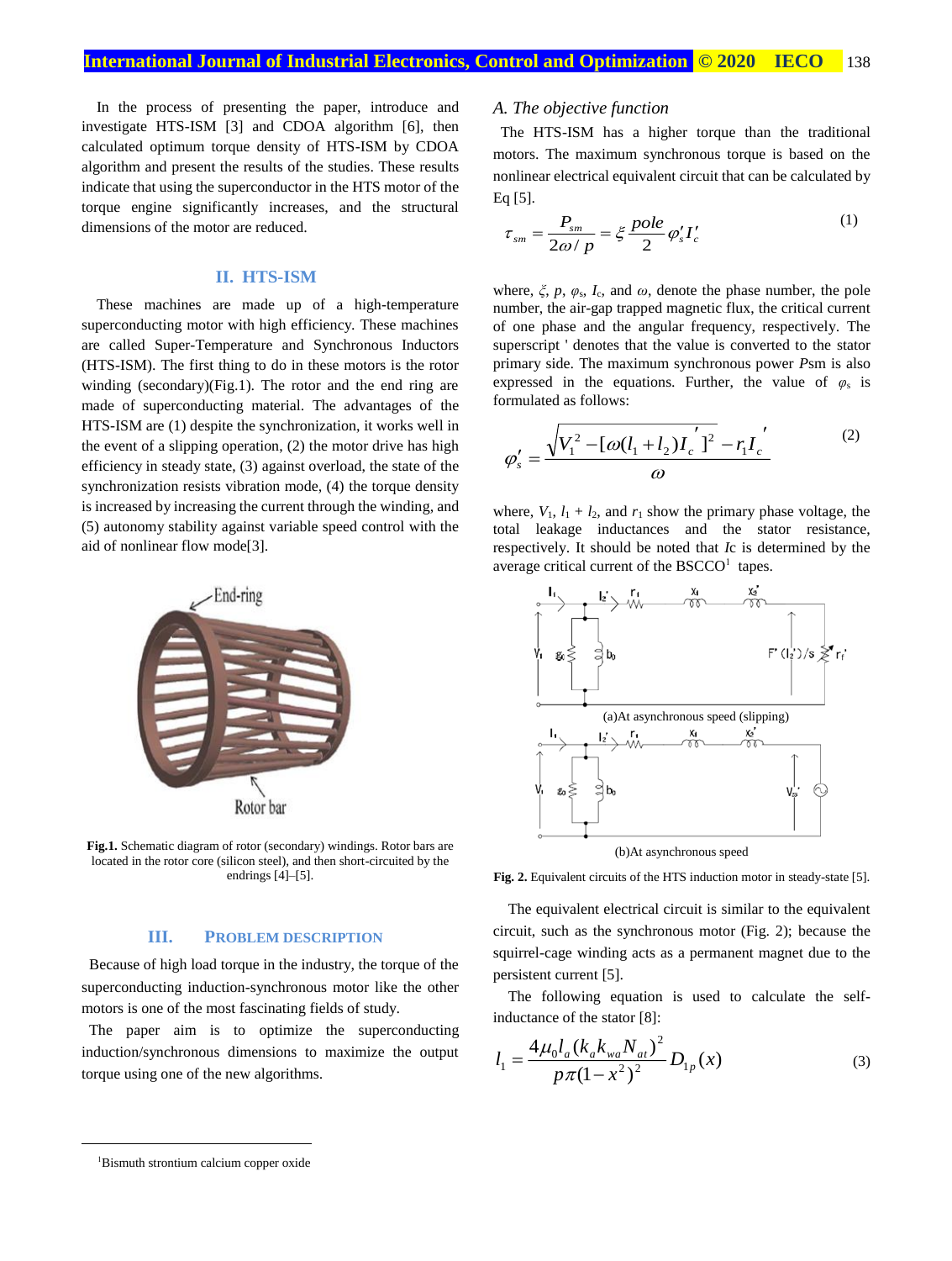$$
D_{1p}(x) = \begin{cases} \frac{1}{p^2 - 4} \left\{ p - 2 + 4x^{p+2} - (p+2)x^4 + 2\frac{p-2}{p+2} (1 - x^{p+2})^2 (\frac{R_{ao}}{R_{si}})^{2p} \right\} & p \neq 2\\ \frac{1}{4} \left\{ 1 - x^4 + 4x^4 \ln(x) + \frac{1}{2} (1 - x^4) (\frac{R_{ao}}{R_{si}})^4 \right\} & p = 2 \end{cases}
$$
(4)

$$
x = \frac{R_{ai}}{R_{ao}}
$$
 (5)

$$
k_a = \frac{\sin(\frac{\theta_{\text{wae}}}{2})}{(\frac{\theta_{\text{wae}}}{2})}
$$
(6)

where  $p$  is the number of pair of poles,  $l_a$  is the effective stator length,  $N_{at}$  is the number turn of the stator,  $R_{ai}$  is the stator inner radius,  $R_{a\sigma}$  is the stator outer radius,  $k_{wa}$  is the stator winding coefficient, and  $\theta_{wae}$  is the stator electric angle.

The following equation is used to calculate the selfinductance of the rotor [8]:

$$
l_2' = \frac{4\mu_0 l_f (k_f)^2}{N_{at} p \pi (1 - y^2)^2} D_{1p}(y)
$$
 (7)

$$
D_{1p}(y) = \begin{cases} \frac{1}{p^2 - 4} \left\{ p - 2 + 4y^{p+2} - (p+2)y^4 + 2\frac{p-2}{p+2}(1-y^{p+2})^2(\frac{R_p}{R_{si}})^{2p} \right\} & p \neq 2\\ \frac{1}{4} \left\{ 1 - y^4 + 4y^4 \ln(y) + \frac{1}{2}(1-y^4)(\frac{R_p}{R_{si}})^4 \right\} & p = 2 \end{cases}
$$
(8)

$$
x = \frac{R_{fi}}{R_{fo}} \tag{9}
$$

$$
k_f = \frac{\sin(\frac{\theta_{wfe}}{2})}{(\frac{\theta_{wfe}}{2})}
$$
(10)

where  $p$  is the number of pair of poles,  $l_f$  is the effective rotor length,  $R_{\hat{f}}$  is the rotor inner radius,  $R_{f0}$  is the rotor outer radius, and  $\theta_{wfe}$  is the stator electric angle.

### *B. Collective Decision Optimization algorithm* (CDOA)

The researchers have explored a new heuristic algorithm called the collective decision optimization algorithm (CDOA) that can be designed using a new way to generate vectors and combine them with precise information from the search space. In other words, the search space around each member can be sampled by increasing the number of selectable responses based on a specific rule.

This algorithm, like other nature-based approaches, is a population-based search approach that includes a population of candidate and potential responses to achieve Uses the overall optimal response. Each agent, on the basis of different locations, provides a number of possible and improved responses based on a multi-stage location selection plan. These responses refer to a new location generated by the previous move and are defined as the starting point of the next move, which is guided by other special locations. This method, on the one hand, will be beneficial in that the best overall response will change its position abruptly and randomly. This move will act as a local searcher. In some cases, a large number of probabilistic responses are generated randomly and around the overall optimal response. Therefore, it will be beneficial to increase the number of similar responses for each agent in order to sample the search space in a regular way and better search for the optimal overall response. In fact, when faced with an overwhelming problem, we form a group of different people with different abilities so that the best decision can be made to solve the problem. At this meeting, a group of individuals takes a unique decision or takes a particular view whose final result is the selection of the best decision  $[6]$ .

### *1) Group generation*

In order to simulate the decision behavior clearly, it is assumed that the initial population with N agents is randomly sampled from the feasible solution space [6].

$$
X_i(t) = (x_i^1(t), x_i^2(t), \dots, x_i^D(t)), i = 1, 2, \dots N \tag{11}
$$

$$
x_i^k = LB^k + r \times (UB^k - LB^k), k = 1, 2, ..., D \qquad (12)
$$

$$
Pop(t) = (X_1(t), X_2(t), ..., X_N(t))
$$
\n(13)

where N is the population size, *D* denotes the dimension of optimization problem, *t* is the current number of generation, *r* is a random number between 0 and 1, and *LB* and *UB* are the lower and upper bounds of variables, respectively**.**

### *2) Experience-based phase*

In the meeting, for an issue, decider's first reaction is to ponder and develop a preliminary plan based on personal experience accumulated from daily life.

In CDOA, personal experience is determined as the best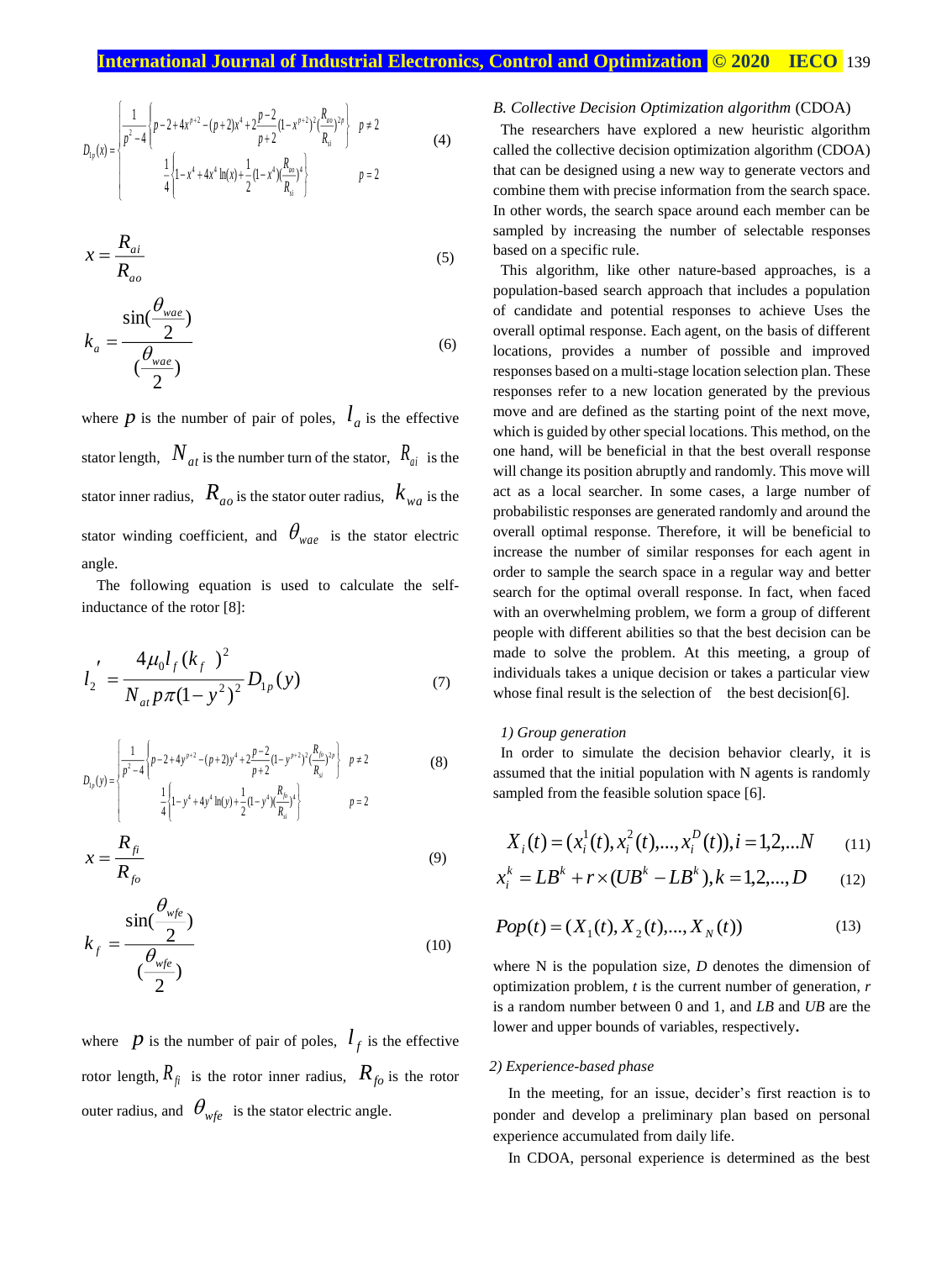location of individual (*φp*) so far. The operator is expressed as follows [6]:

$$
newX_{i0} = X_i(t) + \overline{\tau_0} \times step_{size}(t) \times d_0
$$
 (14)

$$
d_0 = \varphi_0 - X_i(t) \tag{15}
$$

where  $\tau_0$  is a random vector with each member in the range (0 ,1), *stepsize(t)* denotes the step size of the current iteration, and  $d_0$  is the direction of movement.

### *3) Others'-based phase*

They interact with other members randomly. We know that the decider can take something new if another decider is better than him in discussions and communication. In CDOA model, the individual  $(Xj(t))$  is randomly selected from the population, and it is better than the current member  $(Xi(t))$  in terms of fitness value. The calculation formula is premeditated as follows [5]:

$$
newX_{i1} = X_{i0}(t) + \overline{\tau_1} \times step_{size}(t) \times d_1 \qquad (16)
$$

$$
d_1 = beta_1 \times d_0 + beta_{11}(X_j(t) - X_i(t))
$$
 (17)

where *j* defines a random integer in the limited area [1,N]. *τ1* is a random vector with each number uniformly divided in the interval (0, 1), *step size*(t) defines the step size of the current iteration, *d1* is the new direction of motion, and *beta1* and *beta11* are the random numbers in the limited area (-1, 1) and (0, 2), respectively.

### *4) Group thinking-based phase*

In the meeting, everyone can represent their situation voluntarily. Then, the decision of each decider is influenced by the collective thinking process. In the proposed model, for simplicity, it can be assumed that the geometric center  $(\varphi G)$  is defined as the group's thinking position. From a statistical point of view, the geometric center is an important digital feature and represents the process of population changes at some levels [6].

$$
\varphi_G = \frac{1}{N}(X_1(t), X_2(t), \dots, X_N(t)) = \{\frac{1}{N} \sum_{i=1}^N x_i^1(t), \frac{1}{N} \sum_{i=1}^N x_i^2, \dots, \frac{1}{N} \sum_{i=1}^N x_i^D(t)\} (18)
$$

Then, the new position of agent is calculated using the following formula:

$$
newX_{i2} = X_{i1}(t) + \overline{\tau_2} \times step_{size}(t) \times d_2
$$
 (19)

$$
d_2 = beta_2 \times d_1 + beta_{22}(\varphi_G - X_i(t))
$$
 (20)

where  $\tau_2$  is a random vector with each number uniformly generated in the interval  $(0, 1)$ , *stepsize* $(t)$  denotes the step size

of the current iteration,  $d_2$  is the new direction of movement, *beta*<sub>2</sub> and *beta*<sub>22</sub> are the random numbers in the range  $(-1, 1)$ and (0,2), respectively.

### *5) Leader-based phase*

The leader in one of the early deciders that play an important role in overall decision making. It not only immigrates about different impacts for other policymakers, but also determines the path and outcome of the decision. In the proposed model, Leader  $(\varphi L)$  is considered the best person (the fittest element) in population [5].

$$
newX_{i3} = X_{i2}(t) + \overrightarrow{\tau_3} \times step_{size}(t) \times d_3
$$
 (21)

$$
d_3 = beta_3 \times d_2 + beta_{33}(\varphi_L - X_i(t))
$$
 (22)

where  $\tau_3$  is a random vector with each number uniformly generated in the interval (0, 1), *stepsize(t)* denotes the step size of the current iteration,  $d_3$  is the new direction of movement, and *beta*<sub>3</sub> and *beta*<sub>33</sub> are the random numbers in the range (-1, 1) and  $(0, 2)$ , respectively.

In addition, for convenience, we assume that the thought of the leader or the program can only arbitrarily change itself. In our model, it is better to slightly change its position using a random walk strategy, which works as a local search. In this case, some neighbors can be randomly built around the best solution.

$$
newX_{q} = \varphi_{L} + \overline{W}_{q}, (q = 1, 2, 3, 4, 5)
$$
\n(23)

where  $W_q$  is a random vector with each number in the range  $(0, 0)$ 1).

### *6) Innovation-based phase*

It is generally recognized that innovation not only breaks down the bonds of convention, but also expands our horizons. Some researchers believe that this is another effective way to produce good designs in the decision making process. In our model, innovation refers to making small changes among variables. This is equivalent to a one-dimensional mutation operator in the evolutionary methods. This operator can run as follows [6]:

$$
r_1 \le MF \tag{24}
$$

$$
newX_{i4} = newX_{i3} \tag{25}
$$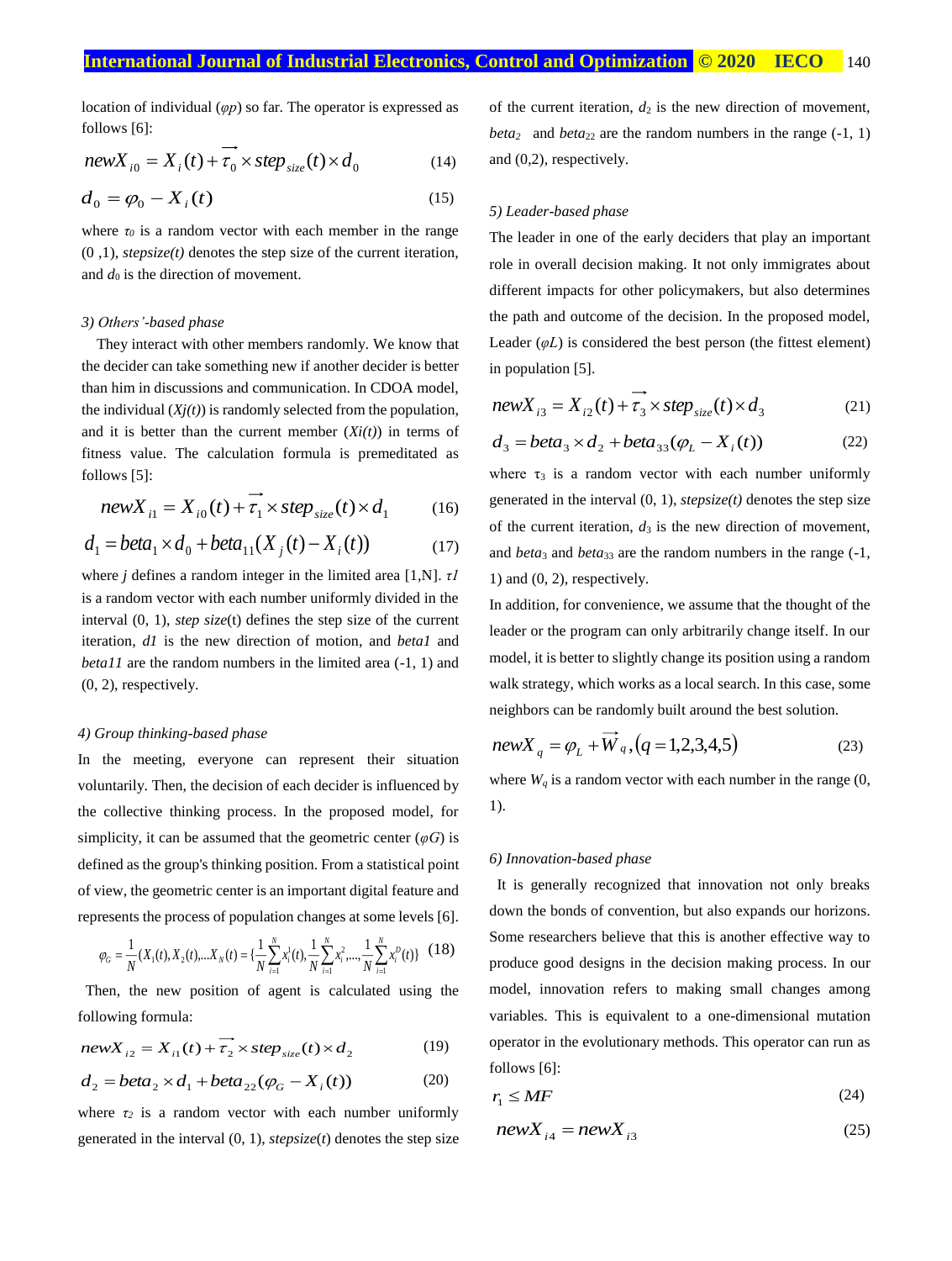```
newX_{i4}^p = LB(p) + r_2 \times (UB(p) - LB(p)) (26)
where p is generated randomly in the range [1, D], r1 and r2
are two random values distributed in the interval (0, 1), MF is 
the innovation (mutation) factor, which is a large amount to 
improve the diversity of the population to avoid early 
convergence in this study.
```
Another concern is to update the step size according to the repetition (t). The size of a large search step (step size (t)) can spread the generated vectors widely over the search space and explore the search space effectively in the initial stage of evolution. In other repetitions, a small step size focuses on the range of solutions; and can, thus accelerate convergence. Therefore, this study describes the impact using an adaptive mechanism [6].

$$
step_{size}(t) = 2 - 1.7(\frac{t-1}{T-1})
$$
\n(27)

where *T* is the maximum number of iteration.

As described above, the main pseudo code of the CDOA algorithm is summarized as follows [6]:



Update  $X_i(t)$  and the personal best location using the best on among these resultant positions **end for**  $t=t+1$ ; **end while** Output the best candidate solution

Also the flowchart for this algorithm is depicted in Fig.3.



**Fig. 3.** The flowchart of the CDOA algorithm

### *C. Parameters setting*

The characteristics of HTS-ISM that we need to optimize are shown in Table I.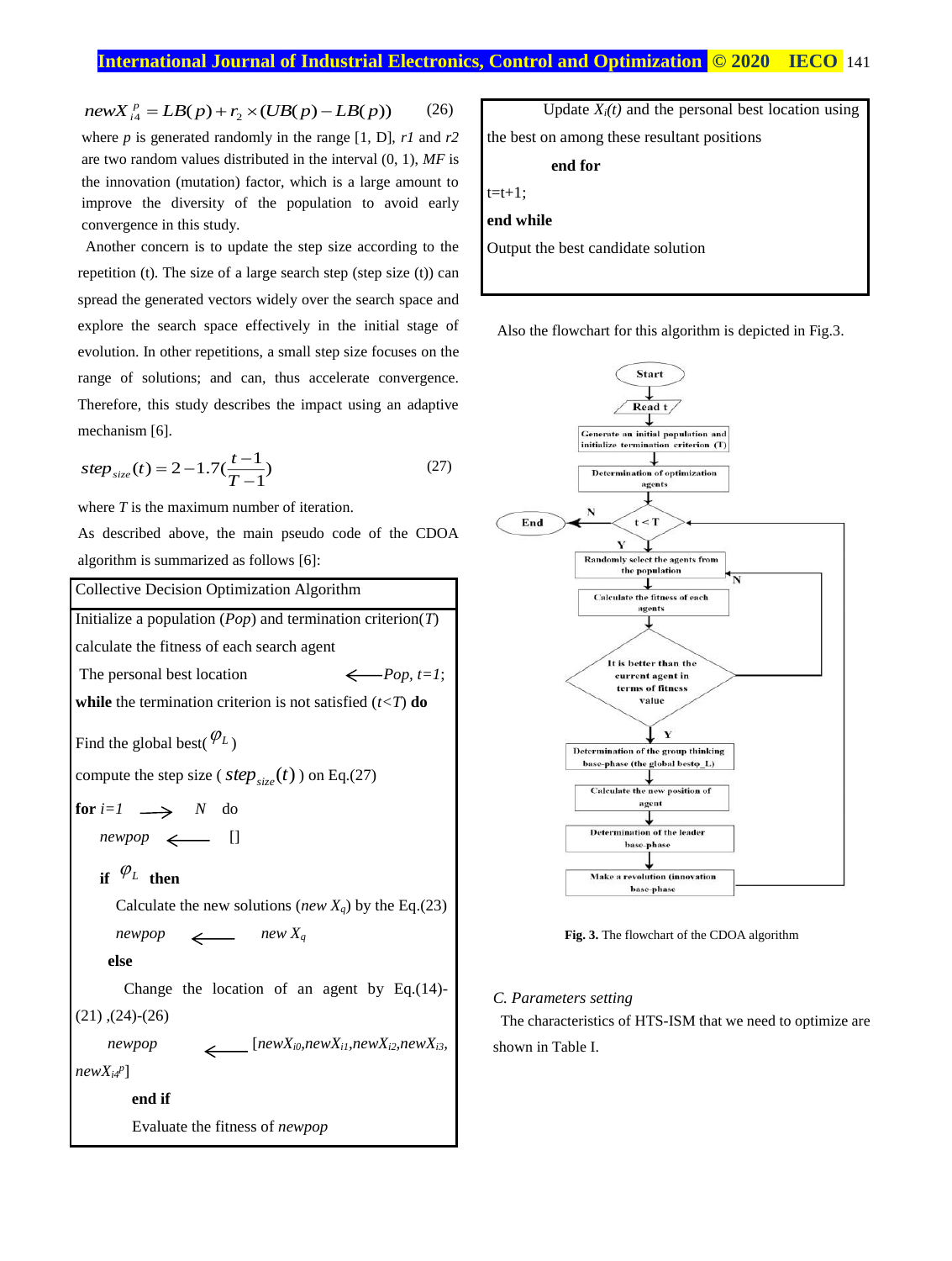#### **International Journal of Industrial Electronics, Control and Optimization © 2020 HECO** 142 0 2 4 6 8 10 12 14 16 18 20

Best Cost(Torque(Nm))

| SPECIFICATIONS OF HTS-ISM [1] |                  |                  |
|-------------------------------|------------------|------------------|
|                               | <b>Stator</b>    | Rotor            |
| Number of pole                | 8                |                  |
| Number of slat                | 24               | 38               |
| Inner diameter                | $160$ mm         | $50 \text{ mm}$  |
| Outer diameter                | $265$ mm         | 159.4 mm         |
| Core length                   | $200 \text{ mm}$ | $206 \text{ mm}$ |
| Number of coil turns          | 30               |                  |
| Critical current              | 30.7A            | 2090 A           |
| Material of conductor         | DI-BSCCO         | DI-BSCCO         |
|                               | Type ACT         | Type H           |

TABLE I.

Optimizing population size (N) and coefficient of revolution (MF) are 50 and 0.8, respectively [6].

The constraints that were considered for the problem are:

-The inner diameter of the stator is in the range of 110 to 160 mm.

-The outer diameter of the stator is in the range of 215 to 265 mm.

-The length of the stator core is in the range of 150 to 200 mm.

-The inner diameter of the rotor is in the range of 0 to 50 mm.

-The outer diameter of the rotor is in the range of 110 to 154.9 mm.

-The length of the rotor core is in the range of 156 to 206 mm. -The air gap should not exceed 0.6 mm.

### **IV. SIMULATION**

Using the MATLAB software, the CDOA optimization algorithm and PSO optimization algorithm are used to optimize the objective function according to the HTS-ISM specifications and constraints.

### *A. Simulation results of CDOA*

The results of this optimization are displayed in Fig. 4 -6.



Fig.  $4 \cdot (a)$  The torque curve in 50 consecutive repetitions  $\frac{1}{\sqrt{2}}$ 









**Fig. 5.** The optimized parameters curve



**Fig. 6.** The speed-torque curve

The HTS-ISM torque is 106.1 Nm [8], which, according to Fig. 4, has an optimized torque when CDOA increases to 160.9705Nm. Regarding Fig.5, the optimized parameters of the HTS-ISM reduce the volume and cost while increasing the torque. Fig.6 shows the torque curve at different speeds with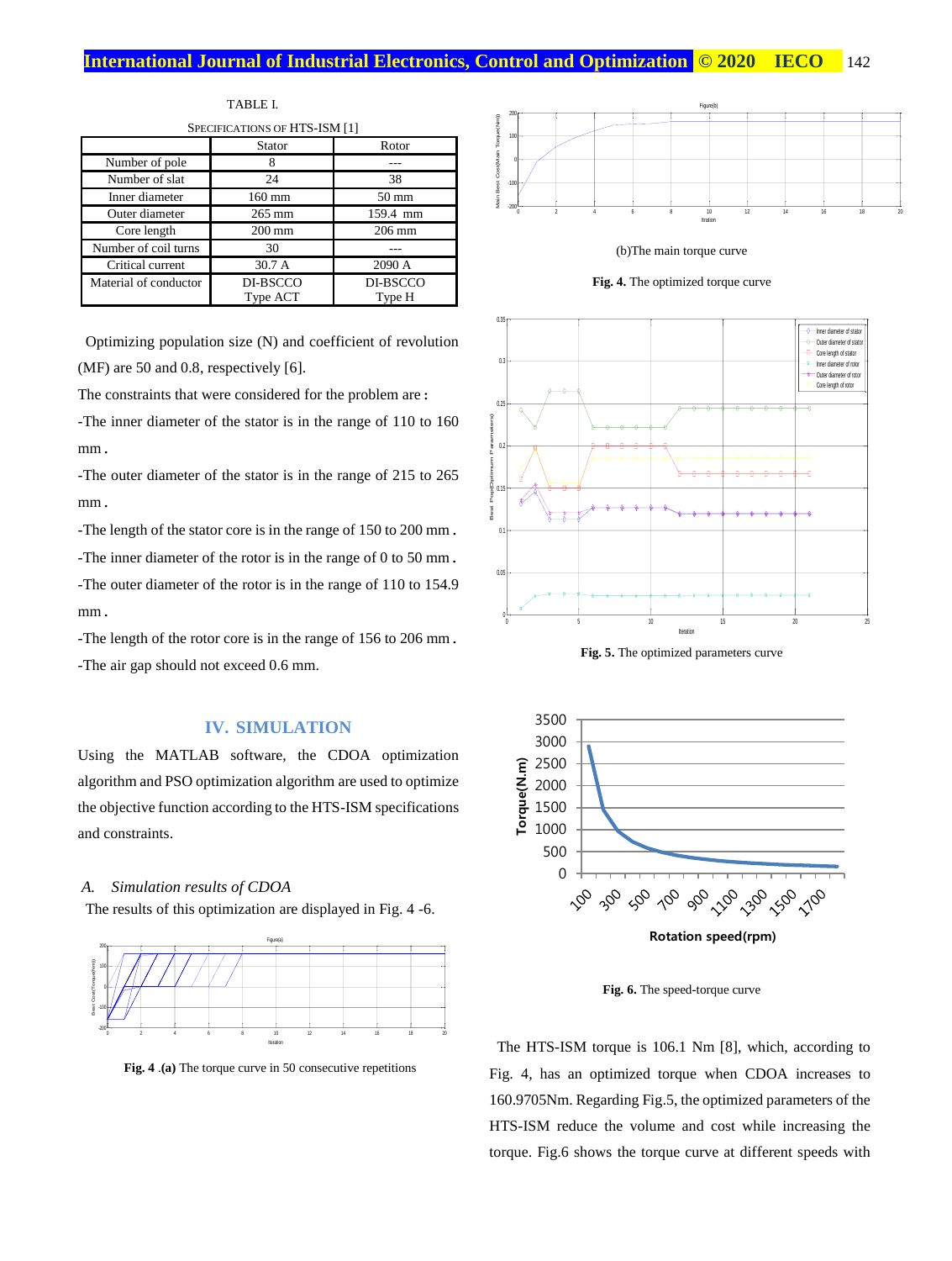### **International Journal of Industrial Electronics, Control and Optimization .© 2020 IECO.** 143

optimized dimensions.

The optimized values for the HTS-ISM dimensions are shown in Table II.

TABLE II.

| OPTIMIZED VALUES FOR HTS-ISM DIMENSIONS |                    |  |
|-----------------------------------------|--------------------|--|
| Inner diameter of stator                | $112.7 \text{ mm}$ |  |
| Outer diameter of stator                | 239.8mm            |  |
| Core length of stator                   | 152.9 mm           |  |
| Inner diameter of rotor                 | $21.7 \text{ mm}$  |  |
| Outer diameter of rotor                 | $112.6 \text{ mm}$ |  |
| Core length of rotor                    | 159.3 mm           |  |



**Fig. 7**. Dimensions optimized by CDOA algorithm and its results compared with the real results for HTS-ISM.

The dimensions of the optimized HTS-ISM by CDOA are significantly reduced with respect to Fig. 7. The results of this optimization are as follows:

According to the HTS-ISM specifications, which has a torque of 106.1 Nm, the torque optimized by the CDOA method is 160.9705 N.m, with a torque of about 51.75% increase.

-The internal diameter of the stator HTS-ISM is 160 mm, which is optimized by the CDOA method to; 112.7 mm, i.e. 30% lower.

-The outer diameter of the stator HTS-ISM is 265 mm, the internal diameter of the stator, optimized with the CDOA method; is 239.8mm, which is downgraded by 9.5%.

-The length of the core of the HTS-ISM stator is 200mm, the stator core length optimized by the CDOA method is 152.9mm, which is 23.5% lower.

-The internal diameter of the HTS-ISM rotor is 50 mm, the internal diameter of the rotor is 21.7 mm CDOA, which is reduced by 56.6%.

-The outer diameter of the HTS-ISM rotor is 159.4 mm, which

is optimized by the CDOA method is 112.6 mm, which to 29.5% lower.

-The length of the core of the HTS-ISM rotor is 206 mm, which is optimized by the CDOA method to; 159.3 mm, which is declined by 29.1%.

### *B. Simulation results of PSO*

For the correctness and comparison of the CDOA optimization method, the optimization problem is optimized using a widely used method, PSO optimization, the objective function and the characteristics of the HTS-ISM that we need to optimize is objective function and the characteristics of the HTS-ISM use in CDOA algorithm. The results of this method are shown in Table III.

### TABLE III.

THE OPTIMIZED VALUES OF THE HTS-ISM DIMENSIONS BY PSO METHOD

| Inner diameter of stator | 129.6 mm          |
|--------------------------|-------------------|
| Outer diameter of stator | $215.2$ mm        |
| Core length of stator    | 197.1 mm          |
| Inner diameter of rotor  | $42.2 \text{ mm}$ |
| Outer diameter of rotor  | 129.3mm           |
| Core length of rotor     | $163 \text{ mm}$  |



**Fig. 8**. The dimensions optimized by the PSO algorithm And its results compared with the real results for HTS-ISM.

The dimensions of the HTS-ISM optimized by PSO are significantly reduced with respect to Fig. 8.

The results of this optimization are as follows:

-The internal diameter of the stator HTS-ISM is 160 mm, optimized by the PSO method to, 129.6 mm, which is 19% lower.

-The outer diameter of the stator HTS-ISM is 265 mm, which is optimized with the PSO method to, 215.2 mm, which is downgraded by 18.7%.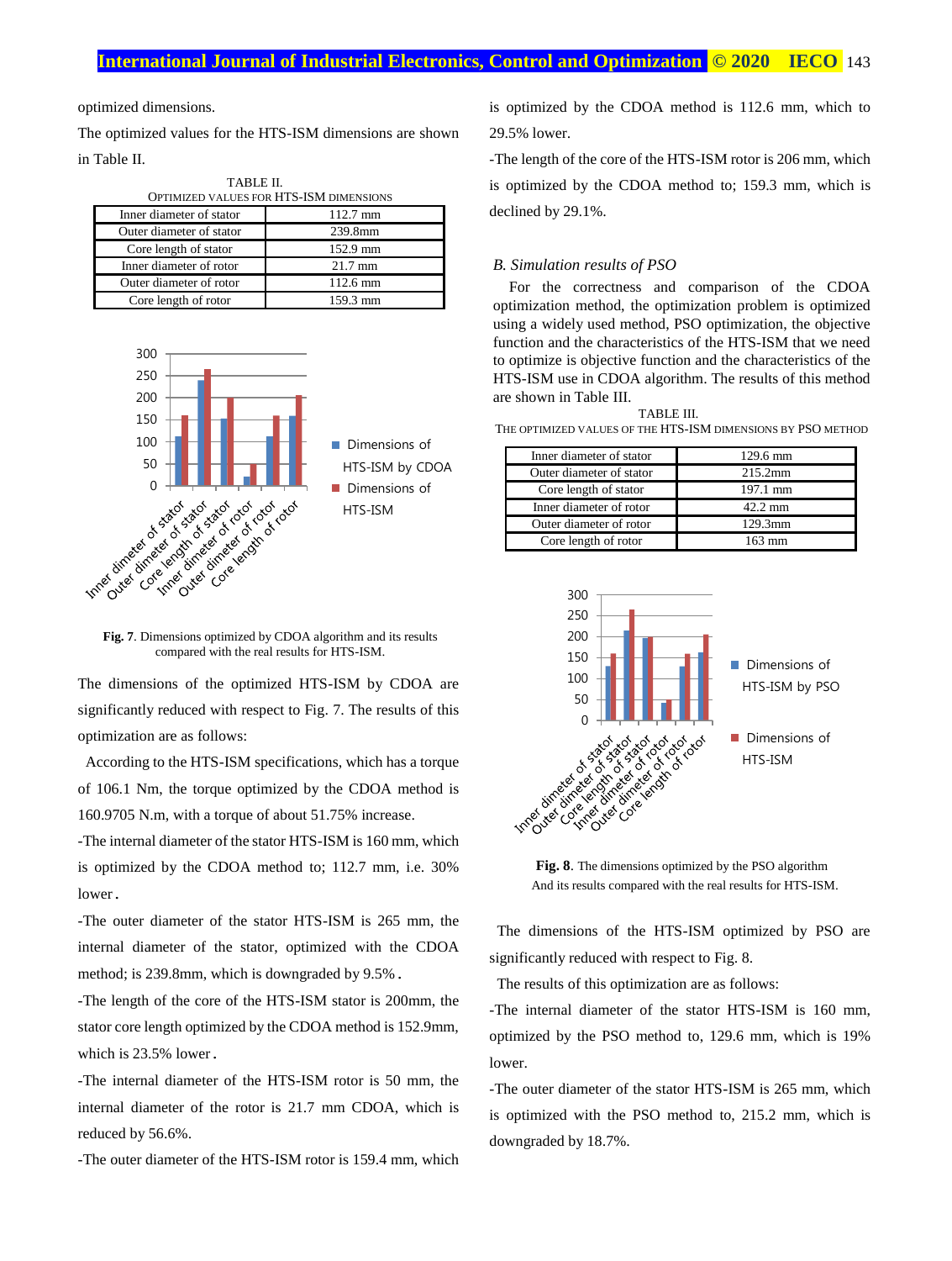-The length of the core of the HTS-ISM stator is 200 mm, which is optimized by the PSO method is 197.1 mm, which is 1.45% lower.

-The internal diameter of the HTS-ISM rotor is 50 mm, reduced by 15.6% to 42.2 mm by PSO.

-The outer diameter of the HTS-ISM rotor is 159.4 mm reduced by 18.8% to 129.3 mm after optimization by the PSO method. -The length of the core of the HTS-ISM rotor is 206 mm, which is optimized by the PSO method to 163 mm, i.e. 20.8% lower.

### *C. Results Comparison*

The values obtained from the CDOA and PSO methods are compared in Fig. 9.



**Fig.9.** The dimensions optimized by the CDOA algorithm and its results compared with the results for the dimensions optimized by the PSO algorithm for HTS-ISM.

According to Fig.9, the dimensions optimized by the CDOA method have smaller dimensions and higher torque than the PSO method, so the dimensions obtained from the CDOA optimization process are used to compute the dimensions of the motor.

### **V. CALCULATION OF THE DIMENSIONS OF THE SQUIRREL CAGE ROTOR**

The optimal dimensions of the squirrel cage rotor are obtained from the results of the optimization of the rotor and stator dimensions of the HTS-SIM.

### *A. Calculation of the dimensions of the rotor bar*

The following equation is used to calculate the rotor bar dimensions [9].

$$
W_b = \left(\frac{\pi}{2S_2}(D_{ro} + D_{ri})(1 - \frac{B_{av}}{B_{i2}})\right) - C_r
$$
 (28)

$$
d_b = (0.1 + 0.03D_{ro}) - C_r
$$
 (29)

$$
L_b = \sqrt{(D_{ro} - D_{ri})^2 + sk^2}
$$
 (30)

$$
A_b = W_b \times d_b \tag{31}
$$

where  $W_b$  is the rotor bar width,  $S_r$  is the number slot of rotor,  $D_{ro}$  is inner rotor diameter,  $D_{ro}$  is the outer rotor diameter,  $B_{av}$ is the airgap flux density,  $B_t$  is the teeth flux density,  $d_b$  is the rotor bar depth,  $L_b$  is the rotor bar length,  $A_b$  is the rotor bar area, and  $C_r$  is the coefficient between 0.01 and 0.015 in[9]. which the dimensions are in inches.

Usually, the value of flux density in radial fluxes is selected to be between 0.32 and 0.56 Tesla [11]. The amount of flux density of the teeth is 1.7 Tesla [11].

Considering the above formulas and optimized dimensions, we have:

$$
L_b = 90.97 \, mm
$$
\n
$$
W_b = 2.13 \, mm
$$
\n
$$
d_b = 5.55 \, mm
$$
\n
$$
A_b = 11.82 \, mm^2
$$

### *B. Area of the end ring*

The maximum current flow of the end ring is obtained from the product of the average flow of the rod and half the number of rods per pole. Assuming that the flow of the end ring changes sinusically similar to the flow of the bar, the effective value of the end-flow is calculated as follows [11]:

$$
I_{er} = \frac{2}{\pi} \sqrt{2} I_b \frac{Sr/2}{P} \times \frac{1}{\sqrt{2}}
$$
 (32)

rewritten for simplification as follows:

$$
I_{er} = \frac{S_r I_b}{\pi P_2} \tag{33}
$$

in which  $I_{er}$  in the flow of the end ring and  $I_b$  is the flow of the rotor bar.

In general, the ventilation of the end rings is better than the rotor bars and the current density in the end ring can be equal to or slightly higher than the current density in the bar. In most cases, the dimensions of the end rings are chosen in such a way that their contribution to the rotor's winding resistance is minimal.

The cross-section of each ending loop is obtained from the following equation:

$$
A_{er} = \frac{I_b S_r}{\pi P_2 J_{er}}\tag{34}
$$

$$
A_{er} = \frac{A_b S_r}{\pi P} \frac{J_b}{J_{er}} \tag{35}
$$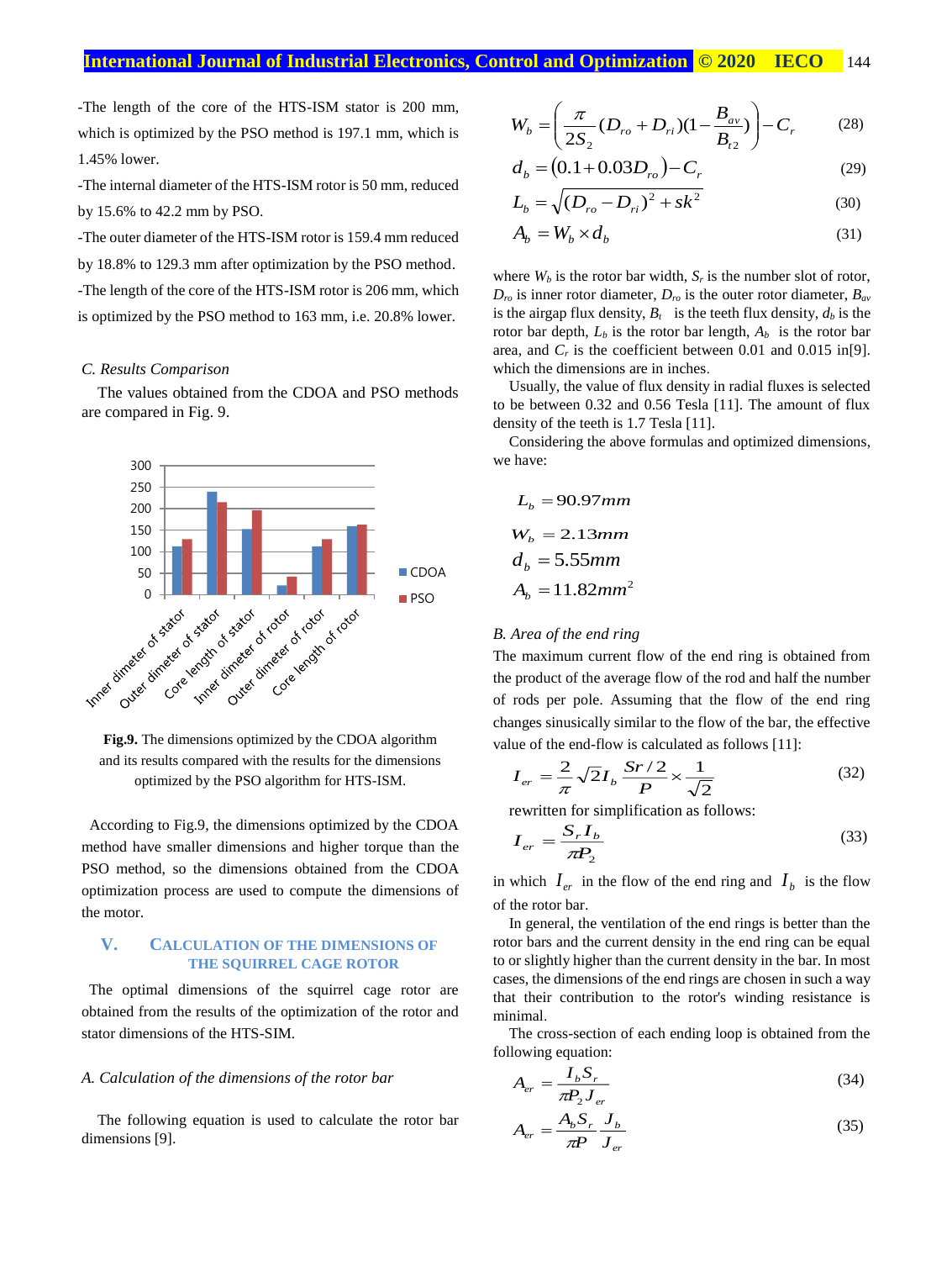$A_{er}$ ,  $J_{er}$ ,  $J_{b}$  is end section of the cross-section, the flow density in the end ring, and the rod flow density, respectively. Given the equal flow density for the bars and the end ring, the cross-section of the end ring is calculated as follows:

$$
A_{er} = \frac{A_b S_r}{\pi P} = 17.88 \text{mm}^2
$$

### **VI. CONCLUSION**

In this paper, the torque and dimensions of the HTS-ISM were optimized using one of the newest optimization algorithms called collective decision algorithms. By this optimization, the torque of the HTS-ISM is increased. However, its dimensions are decreased. Increasing the torque is very desirable, on the other hand, reducing dimensions in addition to reducing weight and volume, also decreases the costs.The HTS-ISM torque was optimized with the PSO as one of the commonly used optimization methods. The optimized dimensions and torque of HTS-ISM were improved using PSO but CDOA optimization was shown to be better than the CDOA optimized dimensions.

### **REFERENCES**

- [1] Hassan Moradi Cheshmeh Beigi, Alireza Mohamadi "Torque Ripple Minimization in SRM Based on Advanced Torque Sharing Function Modified by Genetic Algorithm Combined with Fuzzy PSO" International Journal of Industrial Electronics, Control and Optimization, Volume 1, Issue 1, Spring 2018, Page 71-80.
- [2] Mardiha, M., and M. Vakilian. "Design and electromagnetic analysis of a superconducting rotating machine." Power Engineering Conference, 2008. AUPEC'08. Australasian Universities. IEEE, 2008.
- [3] Nakamura, Taketsune, et al. "Tremendous enhancement of torque density in HTS induction/synchronous machine for transportation equipments." IEEE Transactions on Applied Superconductivity 25.3 (2015): 1-4.
- [4] D. Sekiguchi et al., "Trial test of fully HTS induction/synchronous machine for next generation electric vehicle," IEEE Trans. Appl. Supercond., vol. 22,no. 3, Jun. 2012, Art. ID. 5200904.
- [5] Morita, G., T. Nakamura, and I. Muta. "Theoretical analysis of a YBCO squirrel-cage type induction motor based on an equivalent circuit." Superconductor Science and Technology 19.6 (2006): 473.
- [6] Zhang, Qingyang, et al. "Collective decision optimization algorithm: A new heuristic optimization method." Neurocomputing 221 (2017): 123-137.
- [7] J. Du, H. Love James, S. Roper, The innovation decision: an economic analysis,Technovation 27 (2007) 766–773.
- [8] Muta, Itsuya, Tsutomu Hoshino, and Kenichiroh Hayashi. "Fundamental design and electrical characteristics of

superconducting commutatorless motor." IEEJ Transactions on Industry Applications 114.2 (1994): 197-206

- [9] V. N. Mittle, A. Mittal, "Design of Electrical Machines", Standard Publishers Distributors, fourth Edition, 1996.
- [10] S. Sarma, V.K. Agrawal, S. Udupa, K. Parameswaran, "Instantaneous Angular Position and Speed Measurement Using a DSP Based Resolver to Digital Converter",Measurement, vol. 41, no. 7, pp. 788-796, August 2008.
- [11] A. K. Sawhney, "A Course In Electrical Machine Design", Dhanpat Rai and Sons,New Delhi, 1989.



**Vasiye Lohrasbi Nichkuhi** was born in Chalus, Iran in 1993. She received her B.Sc. degree in electrical power engineering from the University of Mohaghegh Ardabili, Ardabil, Iran in 2015. She graduated in M.Sc. degree at the Department of Power Electronics and Electrical

Machines, University of Science and Technology of Mazandaran, Behshahr, Iran in 2018.



**Milad Niaz Azari** was born in Babol, Iran in 1984. He received his B.Sc. degree in electrical engineering from the Noshirvani University of Technology, Babol, Iran in 2007. He graduated in M.Sc. degree at the Department of Electrical Engineering, Amir Kabir University of Technology, Tehran, Iran in 2009. Also, he

received his Ph.Ddegree from the Amirkabir University of Technology, Tehran, Iran in 2013. Since 2014, he has been an assistant professor in the Department of Electrical Engineering at the University of Science and Technology of Mazandaran, Behshahr, Iran . His areas of interest are electrical machines design and power electronics.



**Seyyed Abdollah Mousavi** received his B.Sc. degree from the KN Toosi University of Technology, Tehran, Iran in 1999 and his M.Sc. and Ph.D. degrees from the Iran University of Science and Technology, Tehran, Iran in 2002 and 2011, respectively, all in electrical engineering. He is currently an assistant professor in the

Department of Electrical and Computer Engineering at the University of Science and Technology of Mazandaran, Behshahr, Iran. His research interests include power electronics and its utility applications, electric vehicles, photovoltaic and wind energy conversion, battery charging systems, energy storage systems, active power filters, custom power devices, and power quality.